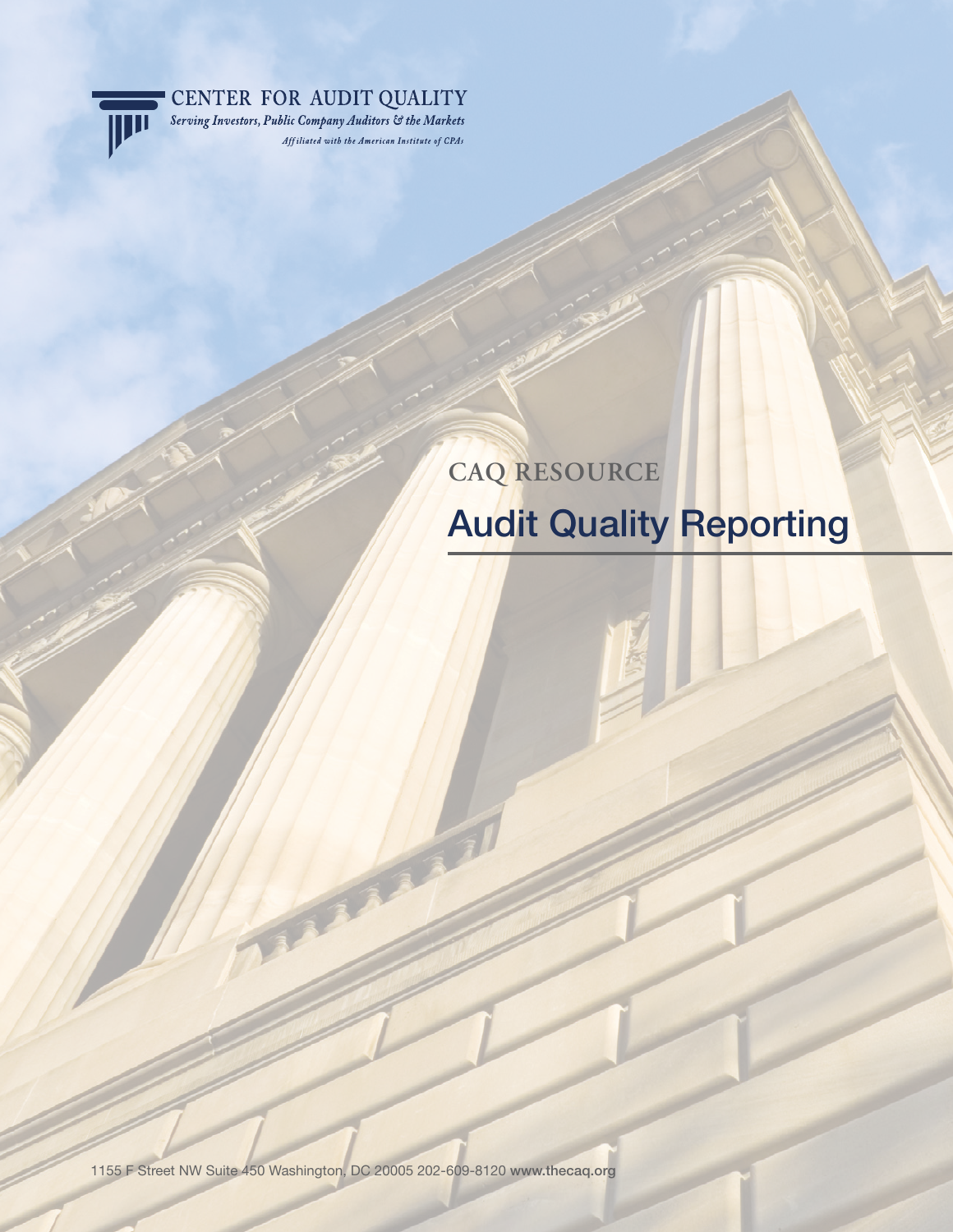# **Introduction**

Public company audit firms serve the public interest and play an important role in the U.S. capital markets by performing audits that enhance the reliability of financial statements. Those audits are conducted under the standards of the Public Company Accounting Oversight Board (PCAOB). The Center for Audit Quality (CAQ) believes that audit quality reporting can foster greater confidence in the public company audit process by assisting financial statement users, audit committee members, and other stakeholders in understanding how an audit firm's management and operations support the performance of high quality audits. Some audit firms currently report this type of information through various mechanisms, aimed at different audiences, including the audit committees of the companies they audit and their own personnel.<sup>1</sup> In addition, several U.S. audit firms currently publicly issue audit quality reports. Some firms may choose to combine the required and voluntary elements into single reports.

# **Objective**

The CAQ has developed this resource to highlight some important elements of audit quality that U.S. audit firms could consider in refining or developing their own reporting regarding their public company audit practice. Generally, the CAQ believes that the elements of an audit firm's system of quality control that must be established and maintained in accordance with standards issued by the PCAOB could serve as a framework for audit quality reporting. Importantly, this resource is not intended to include all possible audit quality reporting topics, nor is this resource suggesting that all such topics be reported.

The CAQ encourages individual audit firms to tailor this type of reporting to best describe the specifics of its public company/issuer practice and to periodically update such reporting to highlight any significant changes in audit firm policies and practices or recent investments in audit quality. We believe that the breadth, size, and complexity of an audit firm's public company/issuer audit practice are relevant factors when considering the extent, frequency, and content for reporting on audit quality.

This resource provides examples of possible firm-specific information that could be reported in the following six thematic areas, but is intended to provide each audit firm with the flexibility to determine what, when, how, and to whom information regarding audit quality is reported. For example, firms might consider a range of possible audiences for this type of reporting (e.g., audit committees, regulators, firm employees) as well as a variety of delivery or availability mechanisms (e.g., website postings, emails, oral communications, printed reports).

- I. Firm Leadership and Tone at the Top
- II. Independence, Objectivity and Skepticism
- III. Audit Process, Methodology and Performance
- IV. Professional Development and Competency
- V. Monitoring
- VI. Firm Organization and Structure

Some audit firms must produce reports to audit committees in response to securities exchange listing requirements. In addition, some firms must produce public reports to comply with disclosure requirements mandated by other jurisdictions (e.g., the European Union's 8th Company Law Directive 2006/43/EC, Article 40 Transparency report). These reports may contain some of the elements of audit quality reporting discussed in this resource.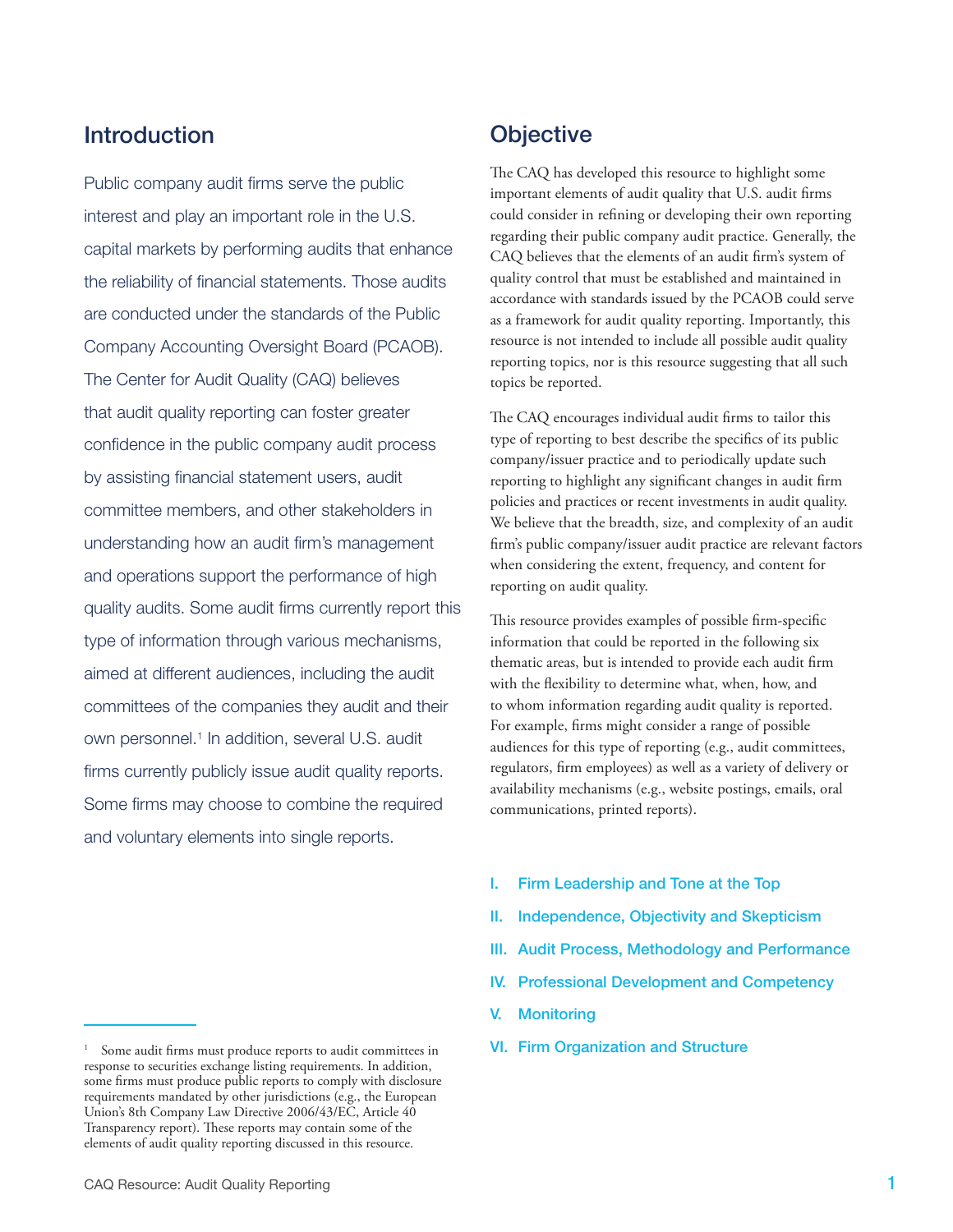# Possible Elements of Audit Quality Reporting

### I. Firm Leadership and Tone at the Top

Audit quality reporting could describe how the audit firm's leadership, through its tone at the top, emphasizes audit quality and holds itself accountable for the audit firm's system of quality control and to the public interest by devoting sufficient and appropriate resources for the development, communication, and support of its quality control policies and procedures. For example, information reported could describe how messaging from firm leadership to all personnel underscores the importance of quality throughout the audit process, including the exercise of professional skepticism.

Audit quality reporting could also describe how the firm leadership is responsible for developing, implementing and operating the audit firm's quality control system. The description could discuss the importance of performing work that complies with PCAOB standards and Securities and Exchange Commission (SEC) regulatory requirements and issuing audit reports that are appropriate under the circumstances. In addition, it could include a discussion of the firm's emphasis on the importance of ethics and integrity in every decision its personnel make, particularly at the engagement level.

## II. Independence, Objectivity and **Skepticism**

Audit quality reporting could describe how the audit firm promotes and ascertains personnel compliance with ethics, independence, and issuer confidentiality requirements of the SEC, PCAOB, American Institute of Certified Public Accountants (AICPA) and state boards of accountancy and, how the firm encourages professionals to maintain an objective and skeptical mindset in conducting the audit. The audit firm could describe how its policies and practices promote personnel maintaining independence (in both fact and appearance) as well as exhibiting objectivity and integrity in fulfilling their professional responsibilities.

The description could include how an audit firm establishes procedures to identify and evaluate possible threats to independence and objectivity and to take appropriate action to eliminate those threats or reduce them to an acceptable level by applying appropriate

safeguards. In addition, the description could include policies addressing when an audit firm withdraws from an engagement if effective safeguards to reduce threats to independence to an acceptable level cannot be applied. Lastly, the description could include, if relevant, whether the audit firm has established policies and procedures for confirming the independence of another audit firm performing part of the audit engagement.

Information reported could indicate how the audit firm establishes expectations and promotes adherence to such policies and procedures through, for example, the audit firm's code of conduct, communications from firm leadership, firm training requirements, and compliance programs (e.g., employee hotlines). The audit firm could also describe how it monitors and holds personnel accountable for compliance with such policies and procedures (e.g., through written personnel independence representations, independence monitoring of senior personnel, the performance evaluation process, or firm consultations on independence matters).

## III. Audit Process, Methodology and **Performance**

Audit quality reporting could describe the audit firm's commitment to quality in each step of the audit process by reporting information about its policies and procedures and recent enhancements, if any, related to engagement acceptance and continuance, audit methodology, resource deployment, engagement team supervision and review, consultation, audit committee communications, and audit documentation.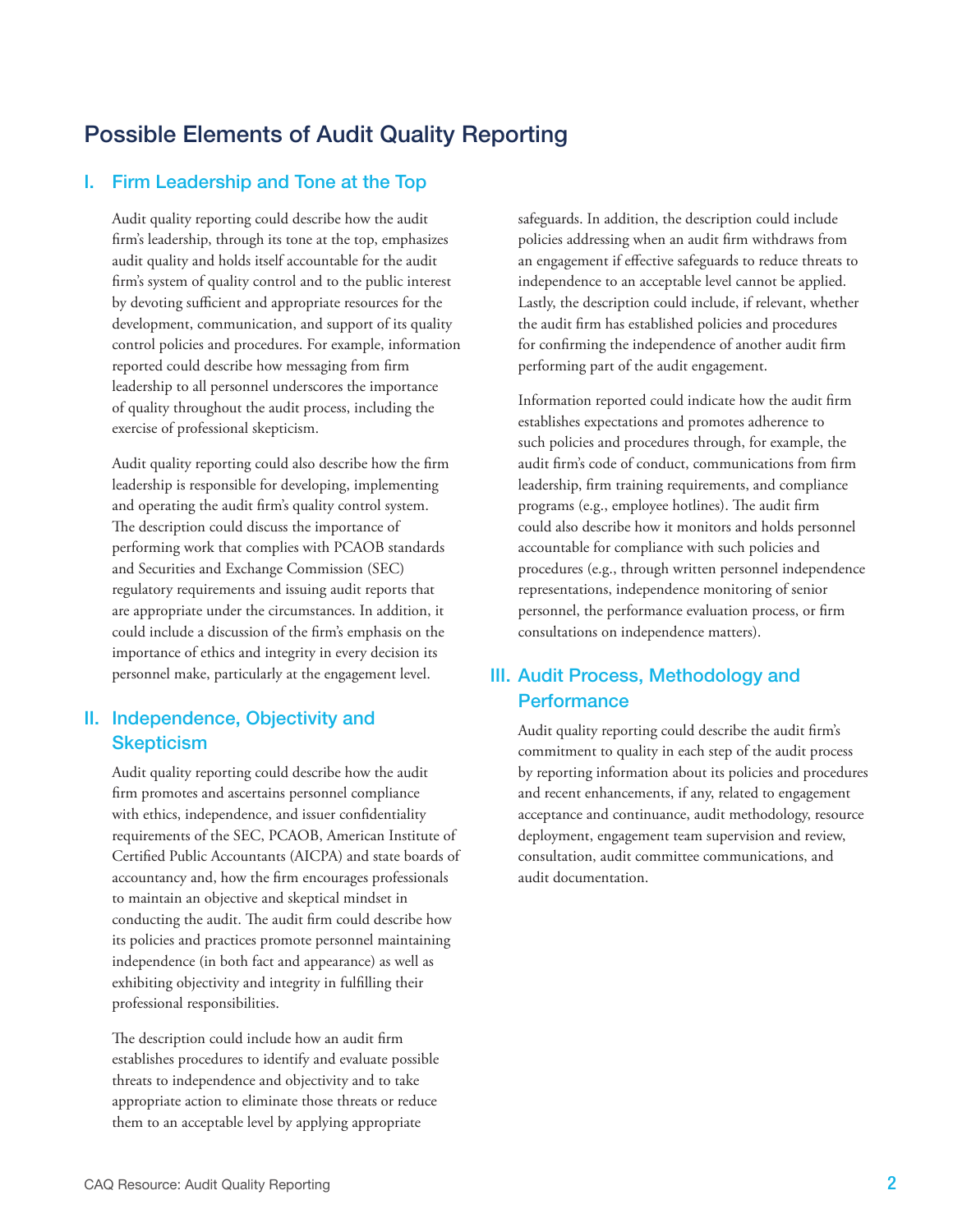# IV. Engagement Acceptance and Continuance of Engagements

Information could be provided about the audit firm's policies and practices regarding whether to accept or continue an engagement, how the audit firm endeavors to undertake only those engagements that it believes can be executed competently, and how the audit firm considers the risks associated with providing potential services to a company. The description could discuss how the audit firm evaluates factors that have a bearing on management's integrity and considers the risk associated with providing professional services in particular circumstances.

## V. Audit Methodology

Audit quality reporting could describe how the audit firm's audit methodology and guidance promote the consistent execution of quality audits in accordance with applicable professional standards and PCAOB and SEC regulatory requirements. Information could be reported about how the audit firm provides that its audit methodology satisfies professional standards and regulatory requirements and is appropriately updated. The firm also could generally describe how the audit plan is tailored to address identified risks, how professional skepticism is exercised throughout the audit, and how the audit is conducted and documented to allow for appropriate review.

#### Resource Deployment

The integrity, objectivity, competence, and experience of personnel who perform, supervise, and review the audit are critical to audit quality. Audit quality reporting could describe how the firm's policies and procedures are designed to provide that work is assigned to personnel having the appropriate degree of technical training and proficiency required in the circumstances. The firm could describe how the engagement team is structured to achieve quality audits through the assignment of personnel with the appropriate knowledge, skills, and abilities to exercise skepticism and sound professional judgment based on the characteristics of a particular company, its industry and environment. For example, information could be provided about the engagement partner and audit team selection process and the use of specialists or other subject matters experts.

#### Engagement Team Supervision and **REVIEW**

Audit quality reporting could provide information related to how engagement team supervision and review promote audit quality. The firm could describe the role of the audit partner and other personnel in supervising the engagement. A description of other processes in place at the firm to promote audit quality also could be described, such as the role and responsibilities of the engagement quality reviewer.

#### **CONSULTATION**

Audit quality reporting could describe the audit firm's consultative environment and related policies that promote audit teams reaching appropriate and timely conclusions. The firm could describe the accounting and auditing consultation process, the consultation resources available to firm personnel, attributes of the personnel performing consultations, and policies to resolve any differences of professional opinion.

#### Audit Committee Communications

Section 301 of the Sarbanes-Oxley Act of 2002 requires the audit committee to be responsible for the appointment, compensation and oversight of the external auditor, and for audit firms to report directly to the audit committee. Robust and timely communications between an auditor and audit committee can benefit a committee's oversight of the financial reporting process and the external audit, contributing to audit quality. Audit quality reporting could describe how, when, and what the firm generally communicates to the audit committee about the audit and the firm's system of quality control. For example, reporting could include how the firm communicates information about the scope and results of the audit, obtains pre-approval of non-audit services, and provides other information that could bear on the auditor's independence and objectivity. In reporting on communications with the audit committee about the firm's system of quality control, the firm could explain how it communicates information about its internal and external inspection processes.<sup>2</sup>

<sup>2</sup> See CAQ Practice Aid, *Discussions with Audit Committees About Inspection Findings and Quality Control Matters*. Available at: http:// www.thecaq.org/resources/pdfs/AuditCommitteeCommunications.pdf.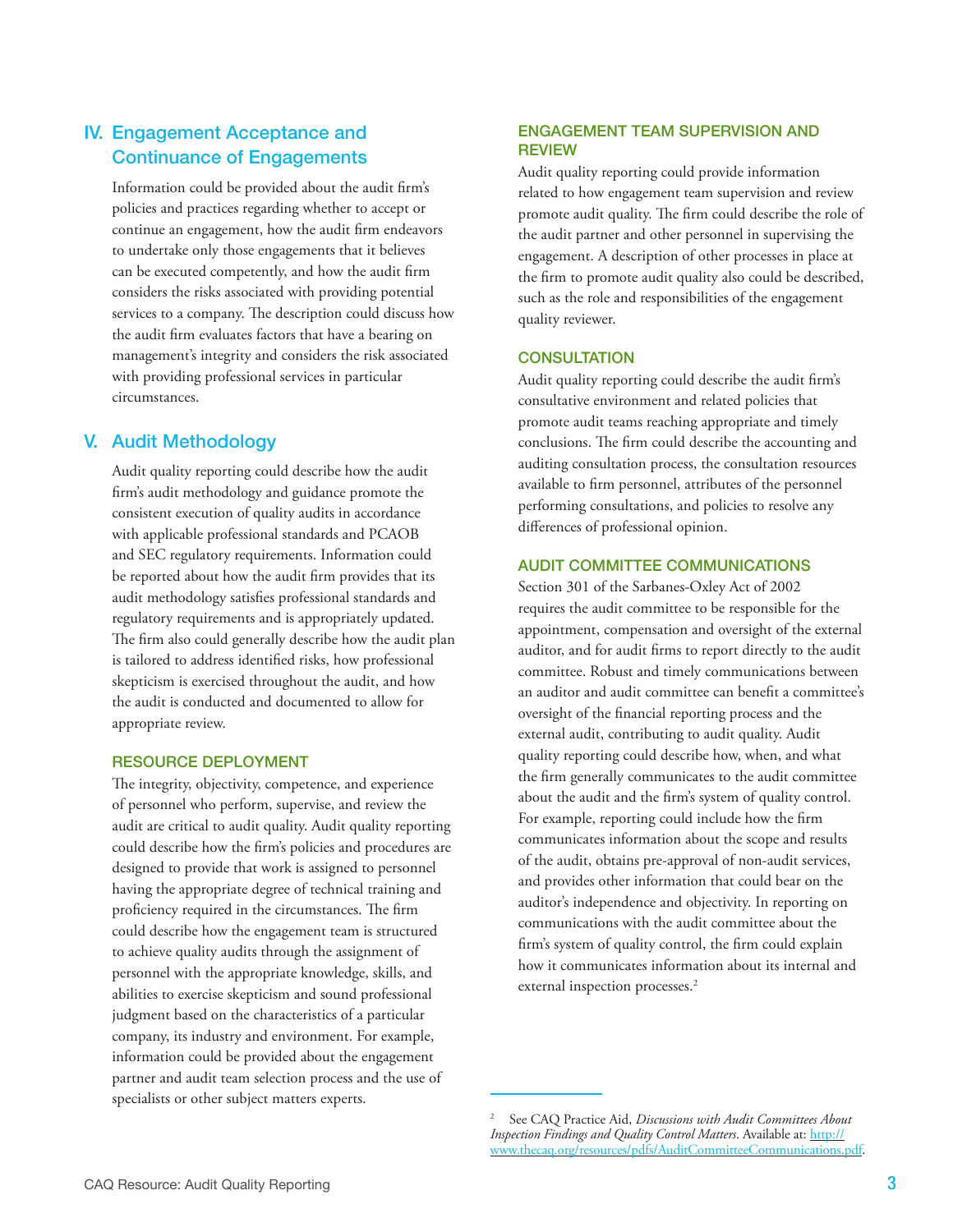#### Audit Documentation

Audit documentation, as described by PCAOB Auditing Standard 3, "is the written record of the basis for the auditor's conclusions" and "also facilitates the planning, performance, and supervision of the engagement, and is the basis for the review of the quality of the work…." Audit quality reporting could describe how the audit firm's policies and procedures are designed to provide that the auditor document, consistent with applicable standards and laws, the procedures performed, evidence obtained, and conclusions reached with respect to relevant financial statement assertions. Information on how the firm maintains the confidentiality, safe custody, integrity, accessibility and retrievability of engagement workpapers could be provided.

# VI. Professional Development and **Competency**

#### Hiring and Advancement

Audit quality reporting could describe how the firm promotes quality through its commitment to hiring and advancing competent personnel and appropriately developing them through each stage of their careers. The firm could describe its policies and practices for hiring and advancing qualified personnel (e.g., through information about goal-setting, performance evaluations, compensation and advancement, mentoring, and onthe-job training) and how those policies and practices are related to audit quality and the firm's system of quality control.

#### **TRAINING**

Audit quality reporting could provide information about how the firm's training is designed to instill the appropriate proficiency in professional and leadership skills. Information could describe the firm's training requirements for personnel by level, types of training offered, related monitoring practices of internal and continuing professional education requirements, and the utilization of on-the-job training. The firm might also include a discussion of resources within or external to the firm focused on training.

#### **MONITORING**

Audit quality reporting could describe how the firm monitors adherence to its policies and practices that make up its system of quality control. For example, the firm could describe its internal inspection process and firm resources within the internal inspection group. Information could also be provided about the firm's process for evaluating and remediating PCAOB and other inspection findings, and how lessons learned from inspection results are utilized for continuous improvement.

#### Firm Organization and Structure

Audit quality reporting could describe the firm's organization and structure. The firm could provide information about how the governance structure of the firm — including the composition, authority, and selection process of the firm's governing body and executive management team — influences the firm's system of quality control. Information could also be reported that describes how the firm's legal structure and membership in, or affiliation with, any network, alliance or similar arrangement enhance audit quality and auditor independence, objectivity and professional skepticism.